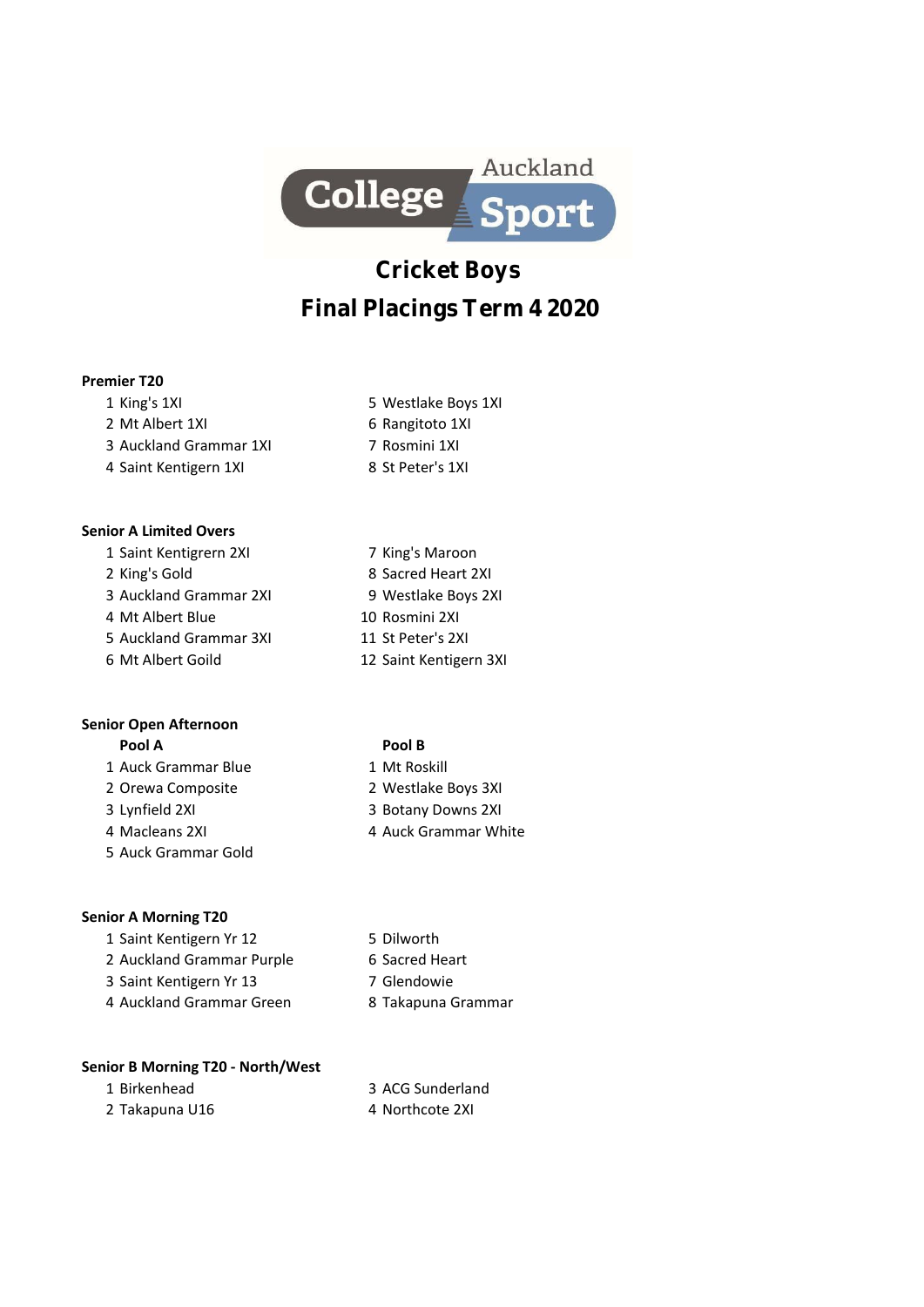#### **Senior B Morning T20 - Central/West**

| 1 Auckland Grammar Red | 4 St Paul's      |
|------------------------|------------------|
| 2 Western Springs      | 5 St Peter's 4XI |
| 3 Lynfield Gold        |                  |

# **Senior B Morning T20 - Central/East**

| 1 Auckland Grammar Gold | 4 Macleans       |
|-------------------------|------------------|
| 2 Sacred Heart          | 5 St Peter's 3XI |
| 3 St Peter's 5XI        | 6 One Tree Hill  |

## **Yr 9 & Yr 10 Colts 1**

| 1 Auckland Grammar Blue | 5 Mt Albert         |
|-------------------------|---------------------|
| 2 Westlake Boys         | 6 Saint Kentigern 1 |
| 3 King's Colts 1        | 7 Sacred Heart      |
| 4 Macleans              | 8 St Peter's        |

#### **Yr 9 & Yr 10 Colts 2**

| 1 Auckland Grammar Gold | 5 Rosmini        |
|-------------------------|------------------|
| 2 Mt Roskill Grammar    | 6 Rangitoto      |
| 3 Takapuna Grammar      | 7 King's Colts 2 |
| 4 Westlake Boys 2       |                  |

#### **NZCT Yr 9**

| 1 Auckland Grammar | 4 King's    |
|--------------------|-------------|
| 2 Saint Kentigern  | 5 Mt Albert |
| 3 Westlake Boys    |             |

# **Junior Open Afternoon**

| Pool A     |  |
|------------|--|
| $1$ Calumn |  |

- 
- 
- 
- 

#### **Pool A Pool B**

- 1 Selwyn 1 Kingsway Composite
- 2 Sacred Heart 2 Lynfield
- 3 Kristin Composite 3 Avondale Yr 10
- 4 Northcote **4 Kaipara Composite**
- 5 Botany Downs 5 Orewa Composite
	- 6 Howick

#### **Junior A Morning T20 - Central/West 1**

| 1 Westlake Boys Red |
|---------------------|
| 2 St Peter's A      |

- 4 Auckland Grammar White
- 
- 5 Rangitoto Colts 2
- 3 Mt Albert Blue